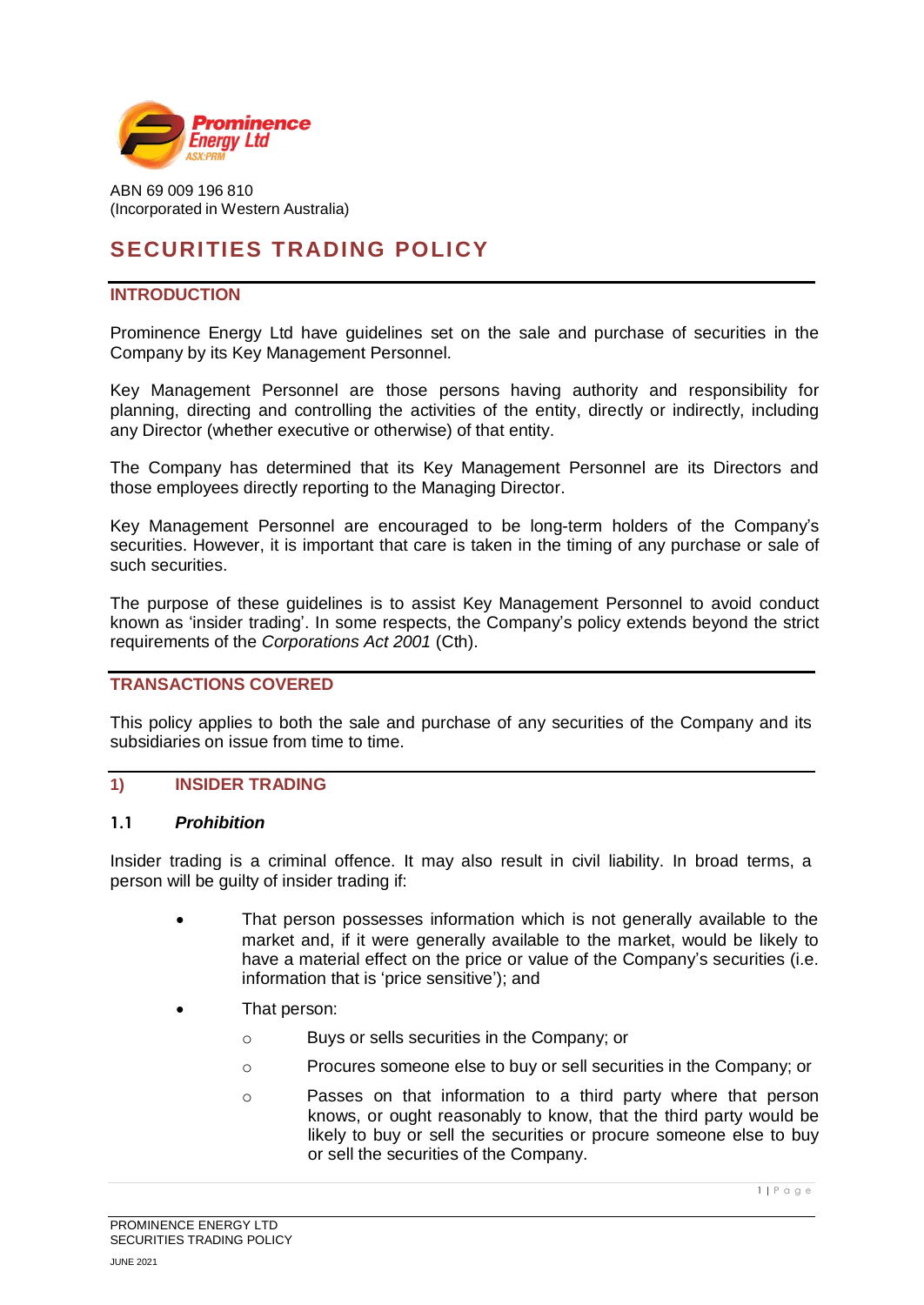### **1.2** *Examples*

To illustrate the prohibition described above, the following are possible examples of price sensitive information which, if made available to the market, may be likely to materially affect the price of the Company's securities:

- The Company considering a major acquisition:
- The threat of major litigation against the Company:
- The Company's revenue and profit or loss results materially exceeding (or falling short of) the market's expectations;
- A material change in debt, liquidity or cash flow;
- A significant new development proposal (e.g. new product or technology);
- The grant or loss or a major contract;
- A management or business restructuring proposal;
- A share issue proposal;
- An agreement or option to acquire an interest in a mining tenement, or to enter into a joint venture or farm-in or farm-out arrangement in relation to a mining tenement; and
- Significant discoveries, exploration results, or changes in reserve/resource estimates from mining tenements in which the Company has an interest.

#### **1.3** *Dealing through third parties*

The insider trading prohibition extends to dealings by individuals through nominees, agents or other associates, such as family members, family trusts and family companies (referred to as "**Associates**" in these guidelines).

#### **1.4** *Information however obtained*

It does not matter how or where the person obtains the information – it does not have to be obtained from the Company to constitute inside information.

#### **1.5** *Employee share schemes*

The prohibition does not apply to acquisitions of shares or options by employees made under employee share or option schemes, nor does it apply to the acquisition of shares as a result of the exercise of options under an employee option scheme. However, the prohibition does apply to the sale of shares acquired under an employee share scheme and also to the sale of shares acquired following the exercise of an option granted under an employee option scheme.

#### **2) GUIDELINES FOR TRADING IN THE COMPANY'S SECURITIES**

#### **2.1** *General rule*

Key Management Personnel must not, except in exceptional circumstances deal in securities of the Company during the following periods:

> • Two weeks prior to, and 48 hours after the release of the Company's Annual Financial Report;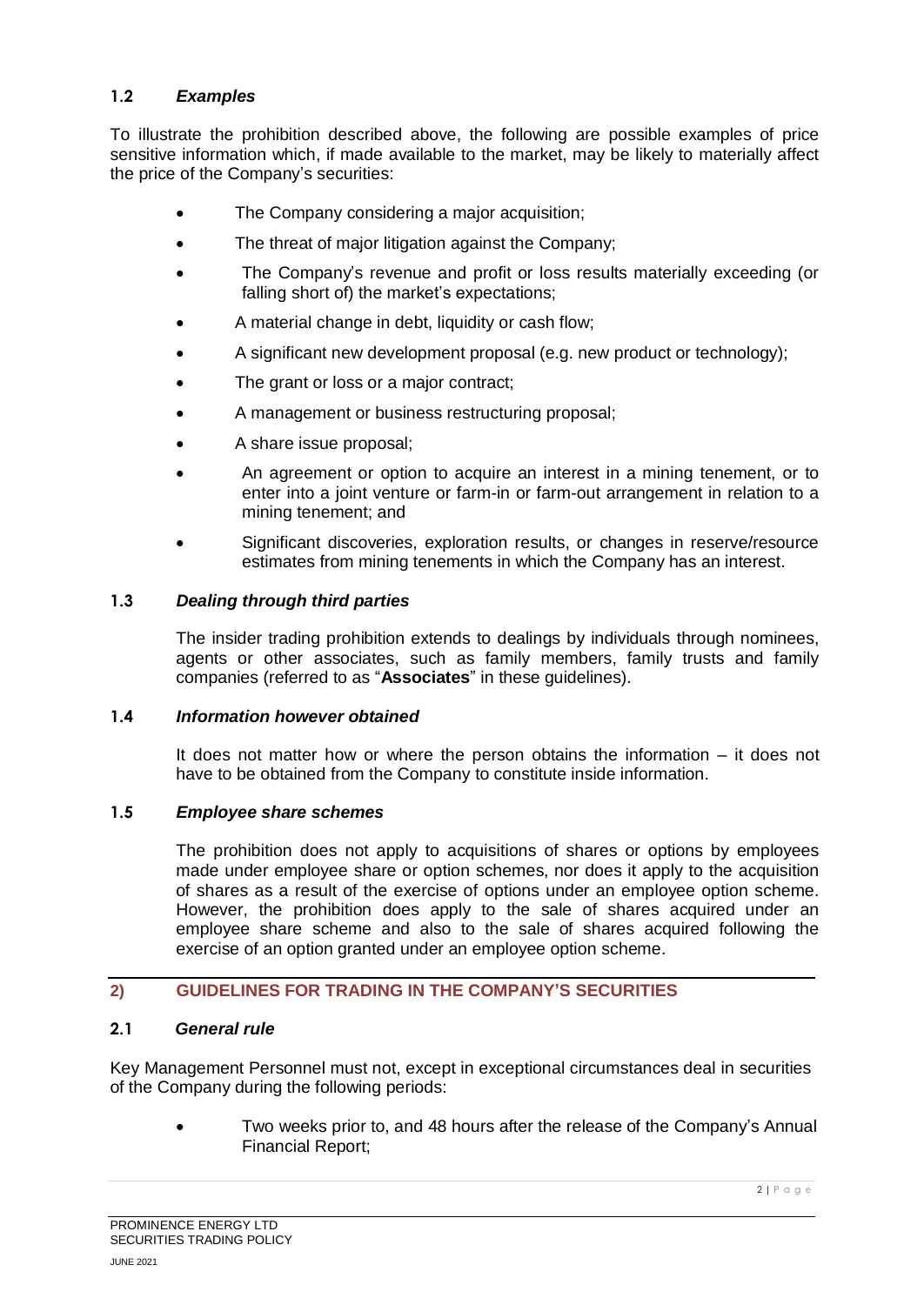- Two weeks prior to, and 48 hours after the release of the Half Year Financial Report of the Company; and
- Two weeks prior to, and 48 hours after the release of the Company's quarterly reports (if applicable),

(Together the **Closed Periods**).

The Company may at its discretion vary this rule in relation to a particular Closed Periods by general announcement to all Key Management Personnel either before or during the Closed Periods. However, if a Key Management Personnel is in possession of price sensitive information which is not generally available to the market, then he or she must not deal in the Company's securities at **any** time.

# **2.2** *No short-term trading in the Company's securities*

Key Management Personnel should never engage in short-term trading of the Company's securities except for the exercise of options where the shares will be sold shortly thereafter.

# **2.3** *Securities in other companies*

Buying and selling securities of other companies with which the Company may be dealing is prohibited where an individual possesses information which is not generally available to the market and is 'price sensitive'. For example, where an individual is aware that the Company is about to sign a major agreement with another company, they should not buy securities in either the Company or the other company.

# **2.4** *Exceptions*

Key Management Personnel may at any time:

- Acquire ordinary shares in the Company by conversion of securities giving a right of conversion to ordinary shares;
- Acquire Company securities under a bonus issue made to all holders of securities of the same class;
- Acquire Company securities under a dividend reinvestment, or top-up plan that is available to all holders or securities of the same class;
- Acquire, or agree to acquire or exercise options under an employee incentive scheme (as that term is defined in the ASX Listing Rules);
- Withdraw ordinary shares in the Company held on behalf of the Key Management Personnel in an employee incentive scheme (as that term is defined in the ASX Listing Rules) where the withdrawal is permitted by the rules of that scheme;
- Acquire ordinary shares in the Company as a result of the exercise of options held under an employee option scheme;
- Transfer securities of the Company already held into a superannuation fund or other saving scheme in which the restricted person is a beneficiary;
- Make an investment in, or trade in units of, a fund or other scheme (other than a scheme only investing in the securities of the Company) where the assets of the fund or other scheme are invested at the discretion of a third party;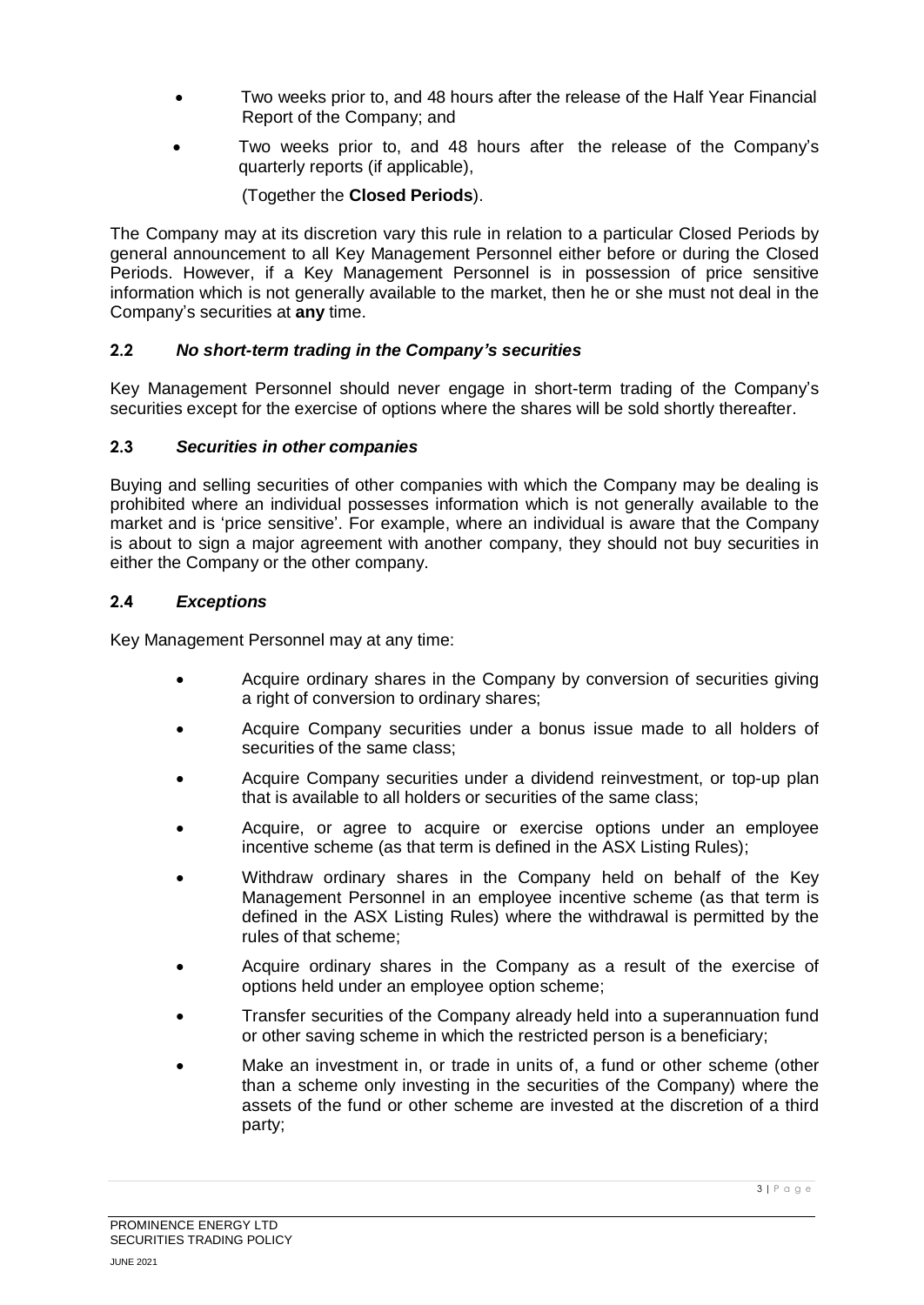- Where a restricted person is a trustee, trade in the securities of the Company by that trust, provided the restricted person is not a beneficiary of the trust and any decision to trade during a prohibited period is taken by the other trustees or by the investment managers independently of the restricted person;
- Undertake to accept, or accept, a takeover offer;
- Trade under an offer or invitation made to all or most of the security holders, such as a rights issue, a security purchase plan, a dividend or distribution reinvestment plan and an equal access buy-back, where the plan that determines the timing and structure of the offer has been approved by the Board. This includes decisions relating to whether or not to take up the entitlements and the sale of entitlements required to provide for the take up of the balance of entitlements under a renounceable pro rata issue;
- Dispose of securities of the Company resulting from a secured lender exercising their rights, for example, under a margin lending arrangement;
- Exercise (but not sell securities following exercise) an option or a right under an employee incentive scheme, or convert a convertible security, where the final date for the exercise of the option or right, or the conversion of the security, falls during a prohibited period or the Company has had a number of consecutive prohibited periods and the restricted person could not reasonably have been expected to exercise it at a time when free to do so; or
- Trade under a non-discretionary trading plan for which prior written clearance has been provided in accordance with procedures set out in this Policy.
- In respect of any share or option plans adopted by the Company, it should be noted that it is not permissible to provide the exercise price of options by selling the shares acquired on the exercise of these options unless the sale of those shares occurs outside the periods specified in paragraph 2.1.

Were this is to occur at a time when the person possessed inside information, then the sale of Company securities would be a breach of insider trading laws, even though the person's decision to sell was not influenced by the inside information that the person possessed and the person may not have made a profit on the sale. Where Company securities are provided to a lender as security by way of mortgage or charge, a sale that occurs under that mortgage or charge as a consequence of default would not breach insider trading laws.

### **2.5** *Notification of periods when Key Management Personnel are not permitted to trade*

The Company Secretary will endeavour to notify all Key Management Personnel of the times when they are not permitted to buy or sell the Company's securities as set out in paragraph 2.1.

# **3) APPROVAL AND NOTIFICATION REQUIREMENTS**

# **3.1** *Approval requirements*

Any Key Management Personnel (other than the Chairman) wishing to buy, sell or exercise rights in relation to the Company's securities must obtain the prior written approval of the Chairman or the Board before doing so.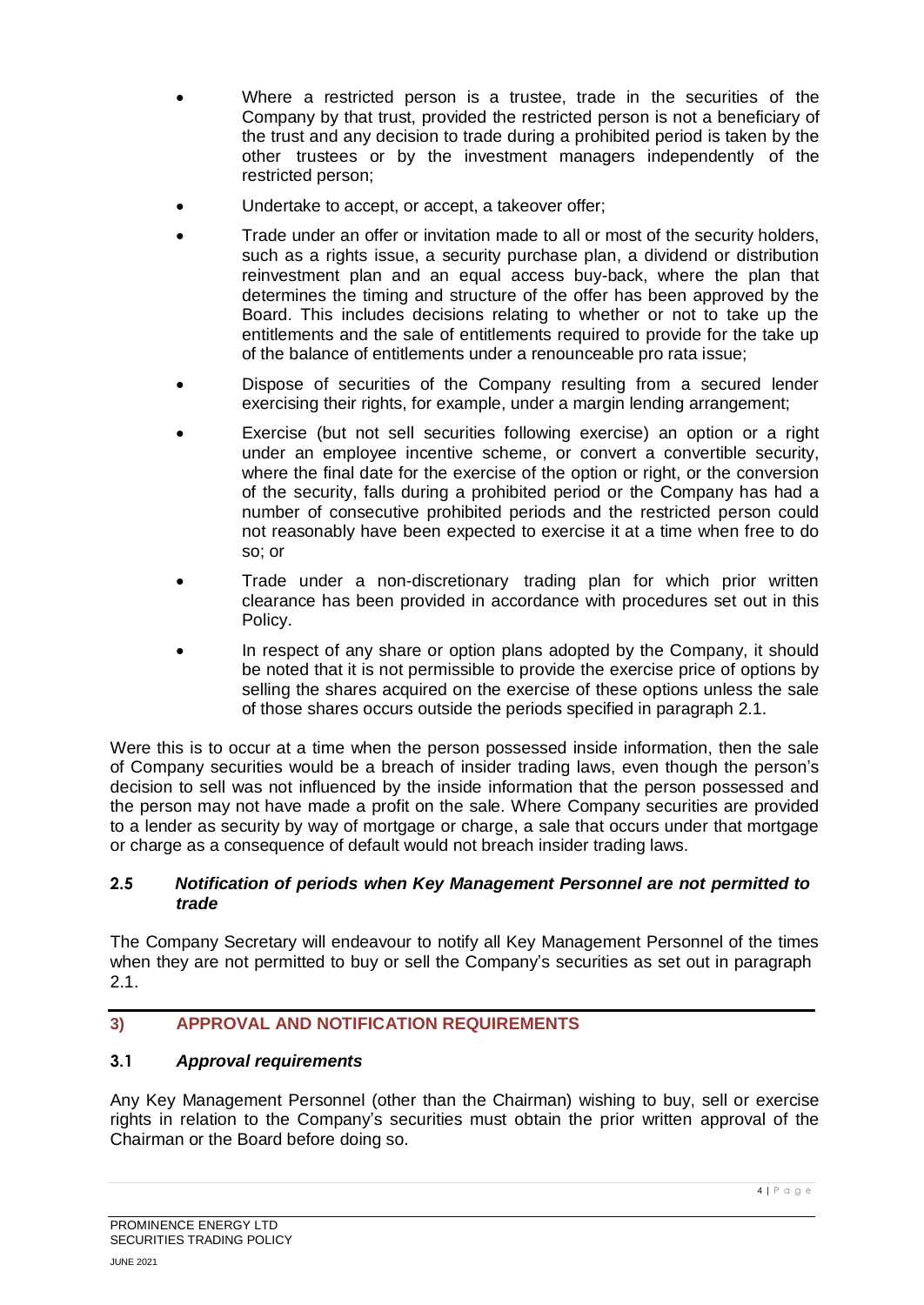# **3.2** *Approvals to buy or sell securities*

All requests to buy or sell securities as referred to in paragraph 3.1 must include the intended volume of securities to be purchased or sold and an estimated time frame for the sale or purchase.

Copies of written approvals must be forwarded to the Company Secretary prior to the approved purchase or sale transaction.

# **3.3** *Notification*

Subsequent to approval obtained in accordance with paragraphs 3.1 and 3.2, any Key Management Personnel who (or through his or her Associates) buys, sells, or exercises rights in relation to Company securities **must** notify the Company Secretary in writing of the details of the transaction within two (2) business days of the transaction occurring. This notification obligation **operates at all times** and includes applications for acquisitions of shares or options by employees made under employee share or option schemes and also applies to the acquisition of shares as a result of the exercise of options under an employee option scheme.

### **3.4** *Key Management Personnel sales of securities*

Key Management Personnel need to be mindful of the market perception associated with any sale of Company securities and possibly the ability of the market to absorb the volume of shares being sold. With this in mind, the management of the sale of any significant volume of Company securities (i.e. a volume that would represent a volume in excess of 10% of the total securities held by the seller prior to the sale, or a volume to be sold that would be in excess of 10% of the average daily traded volume of the shares of the Company on the ASX for the preceding 20 trading days) by a Key Management Personnel needs to be discussed with the Board and the Company's legal advisers prior to the execution of any sale. These discussions need to be documented in the form of a file note, to be retained by the Company Secretary.

#### **3.5** *Exemption from Closed Periods restrictions due to exceptional circumstance*

Key Management Personnel who are not in possession of inside information in relation to the Company, may be given prior written clearance by the Managing Director (or in the case of the Managing Director by all other members of the Board) to sell or otherwise dispose of Company securities in a Closed Period where the person is in severe financial hardship or where there are exceptional circumstances as set out in this policy.

# **3.6** *Severe financial hardship or exceptional circumstances*

The determination of whether a Key Management Personnel is in severe financial hardship will be made by the Managing Director (or in the case of the Managing Director by all other members of the Board).

A financial hardship or exceptional circumstances determination can only be made by examining all of the facts and if necessary obtaining independent verification of the facts from banks, accountants or other like institutions.

# **3.7** *Financial hardship*

Key Management Personnel may be in severe financial hardship if they have a pressing financial commitment that cannot be satisfied other than by selling the securities of the Company.